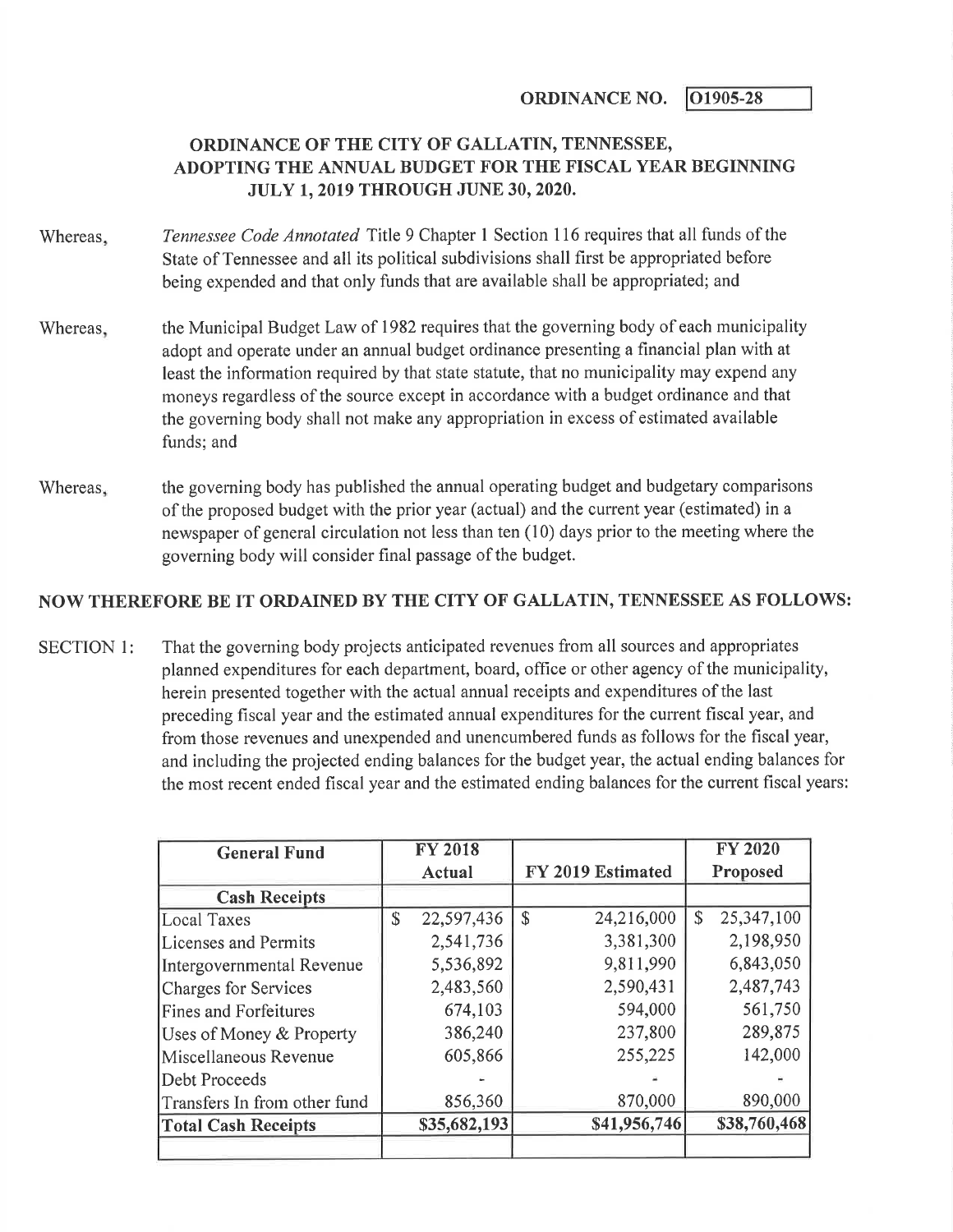| <b>Appropriations</b>              |                         |            |               |             |                         |            |
|------------------------------------|-------------------------|------------|---------------|-------------|-------------------------|------------|
| <b>City Administration</b>         | \$                      | 901,932    | $\mathcal{S}$ | 1,067,170   | $\overline{\mathbb{S}}$ | 996,270    |
| Finance                            |                         | 687,371    |               | 589,080     |                         | 712,059    |
| City Recorder                      |                         | 355,032    |               | 475,204     |                         | 500,113    |
| Insurances                         |                         | 1,091,761  |               | 1,274,316   |                         | 1,379,000  |
| <b>City Attorney</b>               |                         | 414,809    |               | 498,298     |                         | 527,798    |
| Information Technology             |                         | 1,190,176  |               | 1,561,225   |                         | 1,627,251  |
| Human Resources                    |                         | 270,119    |               | 197,569     |                         | 289,484    |
| Engineering                        |                         | 2,794,634  |               | 7,098,385   |                         | 2,214,194  |
| Planning Commission                |                         | 20,152     |               | 32,359      |                         | 34,659     |
| Planning                           |                         | 488,351    |               | 772,311     |                         | 723,019    |
| Government Buildings               |                         | 602,919    |               | 707,307     |                         | 569,197    |
| Codes                              |                         | 1,052,696  |               | 1,385,646   |                         | 1,456,872  |
| Police Department                  |                         | 7,754,846  |               | 9,397,746   |                         | 9,585,051  |
| A.C.E.S. Program                   |                         | 87,736     |               | 110,000     |                         | 110,000    |
| Fire Department                    |                         | 7,280,123  |               | 8,612,905   |                         | 7,692,130  |
| <b>Public Works Administration</b> |                         | 422,795    |               | 624,708     |                         | 337,118    |
| <b>Street Maintenance</b>          |                         | 1,574,185  |               | 1,895,976   |                         | 1,588,341  |
| Vehicle Maintenance                |                         | 586,838    |               | 667,932     |                         | 694,752    |
| <b>Community Enhancement</b>       |                         | 126,000    |               | 150,000     |                         | 171,800    |
| <b>Community Services</b>          |                         | 133,925    |               | 118,925     |                         | 119,925    |
| Civic Center                       |                         | 1,657,696  |               | 1,399,600   |                         | 1,912,678  |
| <b>Golf Course</b>                 |                         | 722,255    |               | 943,825     |                         | 1,109,056  |
| Parks                              |                         | 2,005,042  |               | 2,655,617   |                         | 1,974,900  |
| Economic Development               |                         | 556,624    |               | 423,107     |                         | 431,899    |
| <b>Economic Dev Utility</b>        |                         | 135,912    |               | 75,000      |                         | 75,000     |
| Tourism                            |                         | 32,740     |               | 180,000     |                         | 100,000    |
| <b>Bond Expenses</b>               |                         | 2,612,906  |               | 2,604,260   |                         | 2,094,335  |
| <b>Operating Transfers</b>         |                         | 82,000     |               | 765,863     |                         |            |
| <b>Total Appropriations</b>        | \$                      | 35,641,575 | \$            | 46,284,334  | \$                      | 39,026,901 |
| Change in Cash (Rec-Exp)           | $\overline{\mathbb{S}}$ | 40,618     | \$            | (4,327,588) | \$                      | (266, 433) |
| <b>Beginning Cash Balance</b>      | \$                      | 15,001,655 | \$            | 15,042,273  | \$                      | 10,714,686 |
| <b>Ending Cash Balance 6/30</b>    | \$                      | 15,042,273 | \$            | 10,714,686  | \$                      | 10,448,253 |
| Ending Cash as %                   |                         | 42%        |               | 23%         |                         | 27%        |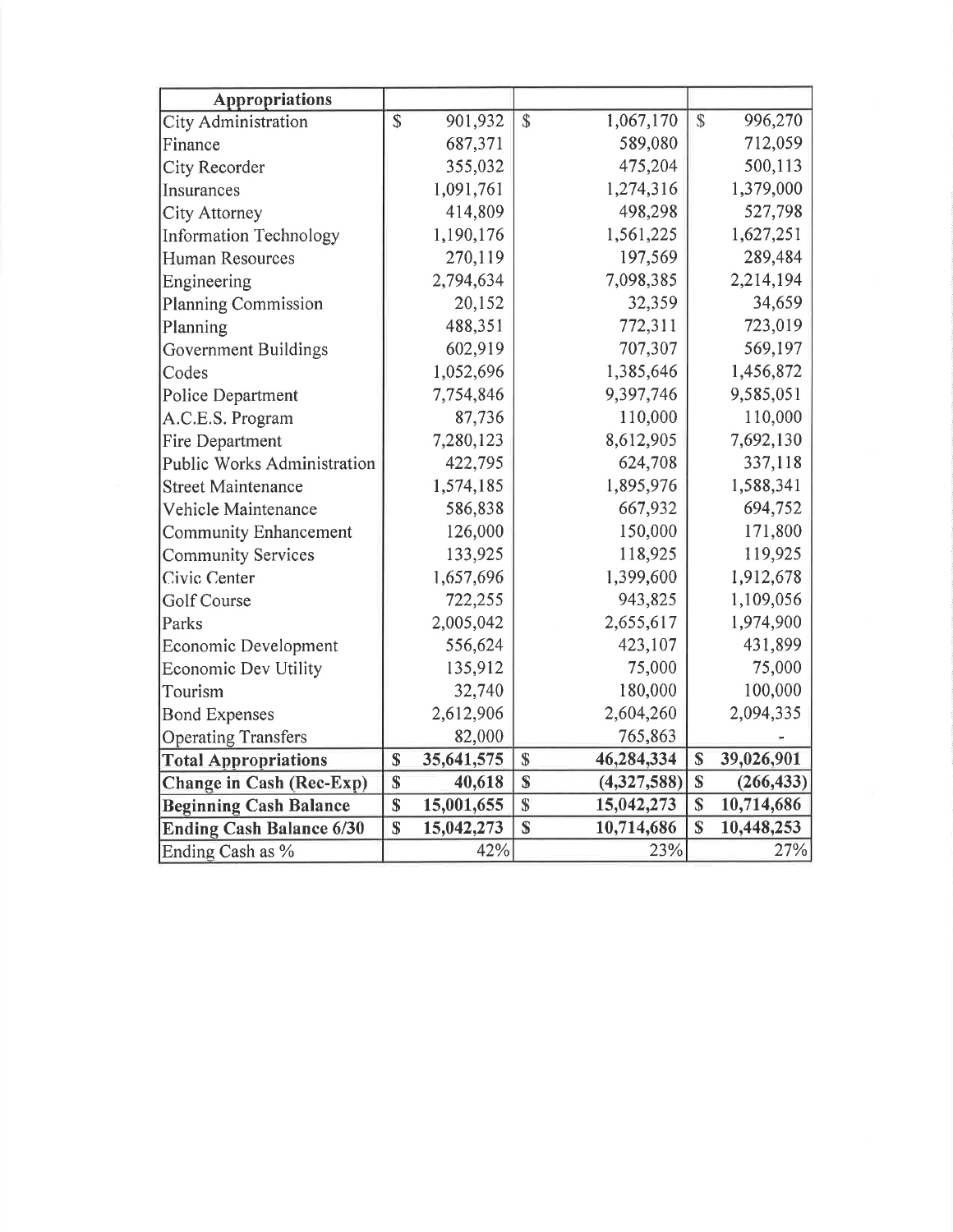| <b>Special Revenue Fund</b>     | <b>FY 2018</b>  |                       |                    | <b>FY 2020</b> |
|---------------------------------|-----------------|-----------------------|--------------------|----------------|
|                                 | <b>Actual</b>   | FY 2019 Estimated     |                    | Proposed       |
| <b>Cash Receipts</b>            |                 |                       |                    |                |
| <b>Fines and Forfeitures</b>    | \$3,450         | \$5,000               |                    | \$5,000        |
| Donations                       | 22,830          | 20,000                |                    | 20,000         |
| <b>Total Cash Receipts</b>      | \$26,280        | \$25,000              |                    | \$25,000       |
| <b>Appropriations</b>           |                 |                       |                    |                |
| Office Supplies                 | \$<br>1,186     | $\mathbb{S}$<br>5,000 | $\mathbf{\hat{S}}$ | 5,000          |
| Grants & Donations              | 28,147          | 20,000                |                    | 20,000         |
| <b>Total Appropriations</b>     | \$<br>29,333    | \$<br>25,000          | $\mathbf S$        | 25,000         |
| Change in Cash (Rec-Exp)        | \$<br>(3,053)   | $\mathbf{\$}$         | S                  |                |
| <b>Beginning Cash Balance</b>   | \$<br>2,670,455 | 2,667,402<br>\$       | \$                 | 2,667,402      |
| <b>Ending Cash Balance 6/30</b> | \$<br>2,667,402 | 2,667,402<br>S        | S                  | 2,667,402      |
| Ending Cash as %                | 9094%           | 10670%                |                    | 10670%         |
|                                 |                 |                       |                    |                |
| <b>Stormwater Fund</b>          | <b>FY 2018</b>  |                       |                    | <b>FY 2020</b> |
|                                 | Actual          | FY 2019 Estimated     |                    | Proposed       |
| <b>Cash Receipts</b>            |                 |                       |                    |                |
| <b>Stormwater Utility Fee</b>   | \$0             | \$1,700,000           |                    | \$1,700,000    |
| Miscellaneous Revenue           |                 |                       |                    |                |
| <b>Total Cash Receipts</b>      | \$0             | \$1,700,000           |                    | \$1,700,000    |
| <b>Appropriations</b>           |                 |                       |                    |                |

| <b>Stormwater Fund</b>          |             | <b>FY 2018</b> |             |                   |                    | <b>FY 2020</b> |
|---------------------------------|-------------|----------------|-------------|-------------------|--------------------|----------------|
|                                 |             | Actual         |             | FY 2019 Estimated |                    | Proposed       |
| <b>Cash Receipts</b>            |             |                |             |                   |                    |                |
| Stormwater Utility Fee          |             | \$0            |             | \$1,700,000       |                    | \$1,700,000    |
| Miscellaneous Revenue           |             |                |             |                   |                    |                |
| <b>Total Cash Receipts</b>      |             | \$0            |             | \$1,700,000       |                    | \$1,700,000    |
|                                 |             |                |             |                   |                    |                |
| Appropriations                  |             |                |             |                   |                    |                |
| <b>Stormwater Maintenance</b>   | \$          |                | \$          | 897,346           | $\mathbf{\hat{S}}$ | 890,911        |
| Stormwater Administration       | \$          |                |             | 744,283           |                    | 804,851        |
| <b>Total Appropriations</b>     | \$          |                | \$          | 1,641,629         | \$                 | 1,695,762      |
| Change in Cash (Rec-Exp)        | $\mathbf S$ |                | \$          | 58,371            | S                  | 4,238          |
| <b>Beginning Cash Balance</b>   | \$          |                | \$          |                   | S                  | 58,371         |
| <b>Ending Cash Balance 6/30</b> | \$          |                | $\mathbf S$ | 58,371            | $\mathbf S$        | 62,609         |
| Ending Cash as %                |             |                |             | 4%                |                    | 4%             |

| <b>IDB/HEHFB Fund</b>           |               | <b>FY 2018</b> |                         |             | <b>FY 2020</b> |
|---------------------------------|---------------|----------------|-------------------------|-------------|----------------|
|                                 |               | Actual         | FY 2019 Estimated       |             | Proposed       |
| <b>Cash Receipts</b>            |               |                |                         |             |                |
| Payment in Lieu                 |               | \$101,696      | \$328,328               |             | \$265,024      |
| <b>Application Fees</b>         |               |                | 3,000                   |             | 1,500          |
| <b>Total Cash Receipts</b>      |               | \$101,696      | \$331,328               |             | \$266,524      |
|                                 |               |                |                         |             |                |
| <b>Appropriations</b>           |               |                |                         |             |                |
| <b>IDB</b>                      | $\mathcal{S}$ | 5,239          | 18,900.00               |             | 238,673.00     |
| <b>HEHFB</b>                    |               |                | 148,571.00              |             | 187,451.00     |
| <b>Total Appropriations</b>     | $\mathbf S$   | 5,239          | 167,471<br>$\mathbf S$  | $\mathbf S$ | 426,124        |
| <b>Change in Cash (Rec-Exp)</b> | \$            | 96,457         | 163,857<br>$\mathbb{S}$ | $\mathbf S$ | (159, 600)     |
| <b>Beginning Cash Balance</b>   | $\mathbf S$   | 7,830          | 104,287<br>S            | S           | 268,144        |
| <b>Ending Cash Balance 6/30</b> | $\mathbf S$   | 104,287        | 268,144<br>\$           | $\mathbf S$ | 108,544        |
| Ending Cash as %                |               | 1991%          | 160%                    |             | 25%            |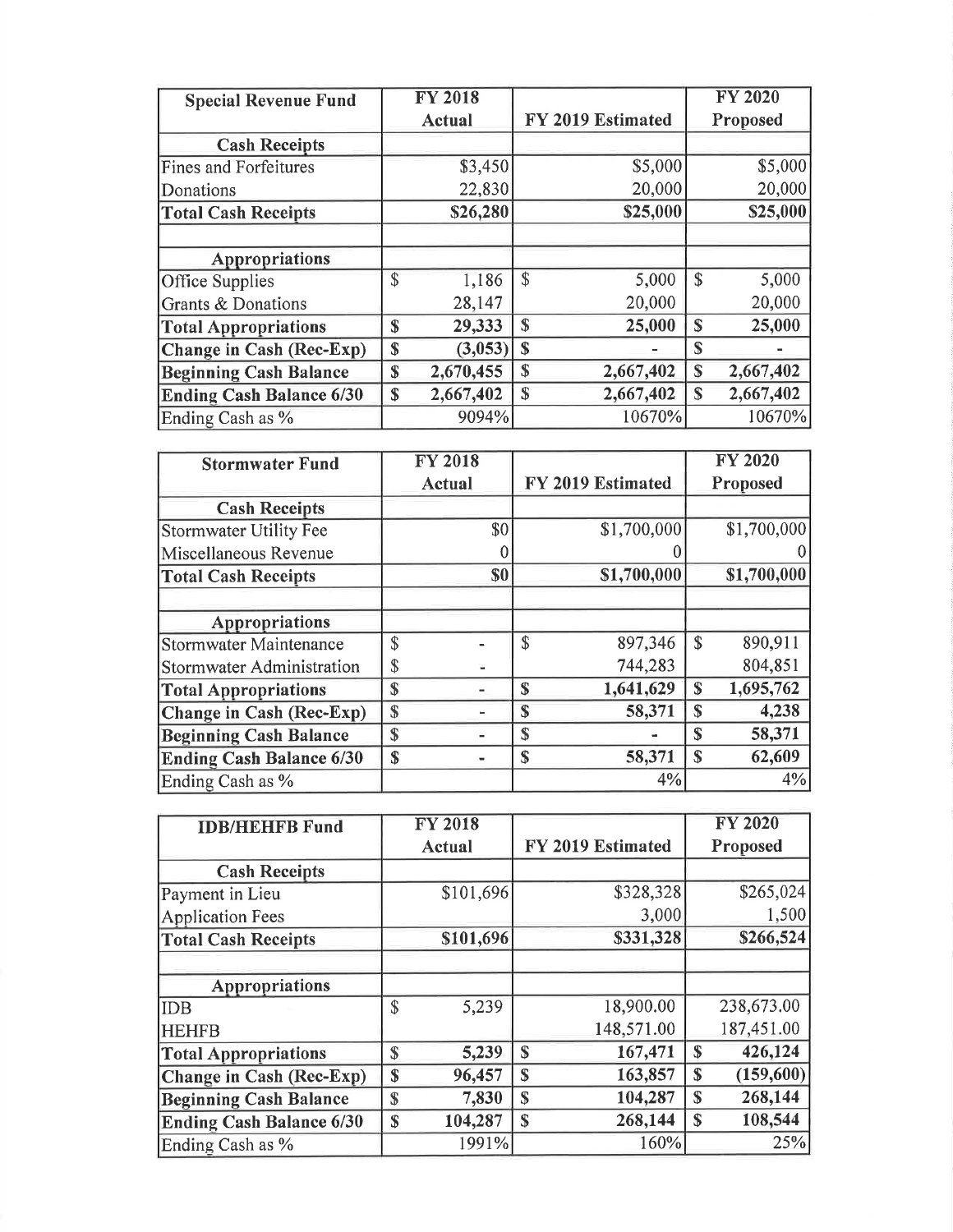| <b>Environmental Serv Fund</b>    |             | <b>FY 2018</b> |                            |              | <b>FY 2020</b> |
|-----------------------------------|-------------|----------------|----------------------------|--------------|----------------|
|                                   |             | <b>Actual</b>  | FY 2019 Estimated          |              | Proposed       |
| <b>Cash Receipts</b>              |             |                |                            |              |                |
| <b>Residential Collection</b>     | \$          | 2,023,595      | \$<br>2,060,000            | \$           | 2,060,000      |
| Other Revenue                     |             | 1,058          |                            |              |                |
| Sale of Supplies                  |             | 52,952         | 60,000                     |              | 60,000         |
| Debt Proceeds                     |             |                |                            |              |                |
| Transfer fr General Fund          |             | 20,000         | 65,863                     |              |                |
| <b>Total Cash Receipts</b>        |             | \$2,097,605    | \$2,185,863                |              | \$2,120,000    |
|                                   |             |                |                            |              |                |
| Appropriations                    |             |                |                            |              |                |
| <b>Enviro Serv Administration</b> | \$          | 61,076         | 115,000                    |              | 115,000        |
| <b>Waste Collection</b>           |             | 1,858,603      | 2,269,998                  |              | 2,137,378      |
| Debt Service                      | \$          |                |                            |              |                |
| <b>Total Appropriations</b>       | \$          | 1,919,679      | $\mathbb{S}$<br>2,384,998  | \$           | 2,252,378      |
| Change in Cash (Rec-Exp)          | \$          | 177,926        | $\mathbb{S}$<br>(199, 135) | \$           | (132, 378)     |
| <b>Beginning Cash Balance</b>     | $\mathbf S$ | 678,856        | $\mathbb{S}$<br>856,782    | S            | 657,647        |
| <b>Ending Cash Balance 6/30</b>   | \$          | 856,782        | $\mathbb{S}$<br>657,647    | $\mathbb{S}$ | 525,269        |
| Ending Cash as %                  |             | 45%            | 28%                        |              | 23%            |

| <b>Drug Fund</b>                |    | <b>FY 2018</b> |               |                   |               | <b>FY 2020</b> |  |
|---------------------------------|----|----------------|---------------|-------------------|---------------|----------------|--|
|                                 |    | Actual         |               | FY 2019 Estimated |               | Proposed       |  |
| <b>Cash Receipts</b>            |    |                |               |                   |               |                |  |
| Federal DOJ Equitable Share     | \$ | 19,243         | $\mathcal{S}$ | 28,500            | $\mathbf{\$}$ | 18,000         |  |
| Drug Fines                      |    | 83,193         |               | 79,500            |               | 90,000         |  |
| Other Revenue                   |    | 10,329         |               |                   |               |                |  |
| <b>Total Cash Receipts</b>      |    | \$112,765      |               | \$108,000         |               | \$108,000      |  |
|                                 |    |                |               |                   |               |                |  |
| <b>Appropriations</b>           |    |                |               |                   |               |                |  |
| Drug Investigation/ Control     | \$ | 106,934        |               | 86,000.00         |               | 108,000.00     |  |
| <b>Total Appropriations</b>     | S  | 106,934        | S             | 86,000            | S             | 108,000        |  |
| Change in Cash (Rec-Exp)        | \$ | 5,831          | \$            | 22,000            | \$            |                |  |
| <b>Beginning Cash Balance</b>   | \$ | 23,262         | $\mathbf S$   | 29,093            | S             | 51,093         |  |
| <b>Ending Cash Balance 6/30</b> | \$ | 29,093         | $\mathbf S$   | 51,093            | S             | 51,093         |  |
| Ending Cash as %                |    | 27%            |               | 59%               |               | 47%            |  |

| <b>Water and Sewer Fund</b> |        | <b>FY 2018</b> |                           |              |          | <b>FY 2020</b> |
|-----------------------------|--------|----------------|---------------------------|--------------|----------|----------------|
|                             | Actual |                | FY 2019 Estimated         |              | Proposed |                |
| <b>Cash Receipts</b>        |        |                |                           |              |          |                |
| Water Sales                 | \$     | 8,716,983      | $\boldsymbol{\mathsf{S}}$ | 9,100,000    | \$       | 9,418,500      |
| <b>Sewer Fees</b>           |        | 5,924,365      |                           | 5,714,750    |          | 5,914,750      |
| Tap Fees                    |        | 1,103,355      |                           | 550,000      |          | 550,000        |
| Donations                   |        | 2,813,161      |                           |              |          |                |
| Miscellaneous               |        | 1,086,418      |                           | 585,000      |          | 607,000        |
| Debt Proceeds               |        |                |                           |              |          |                |
| <b>Total Cash Receipts</b>  |        | \$19,644,282   |                           | \$15,949,750 |          | \$16,490,250   |
|                             |        |                |                           |              |          |                |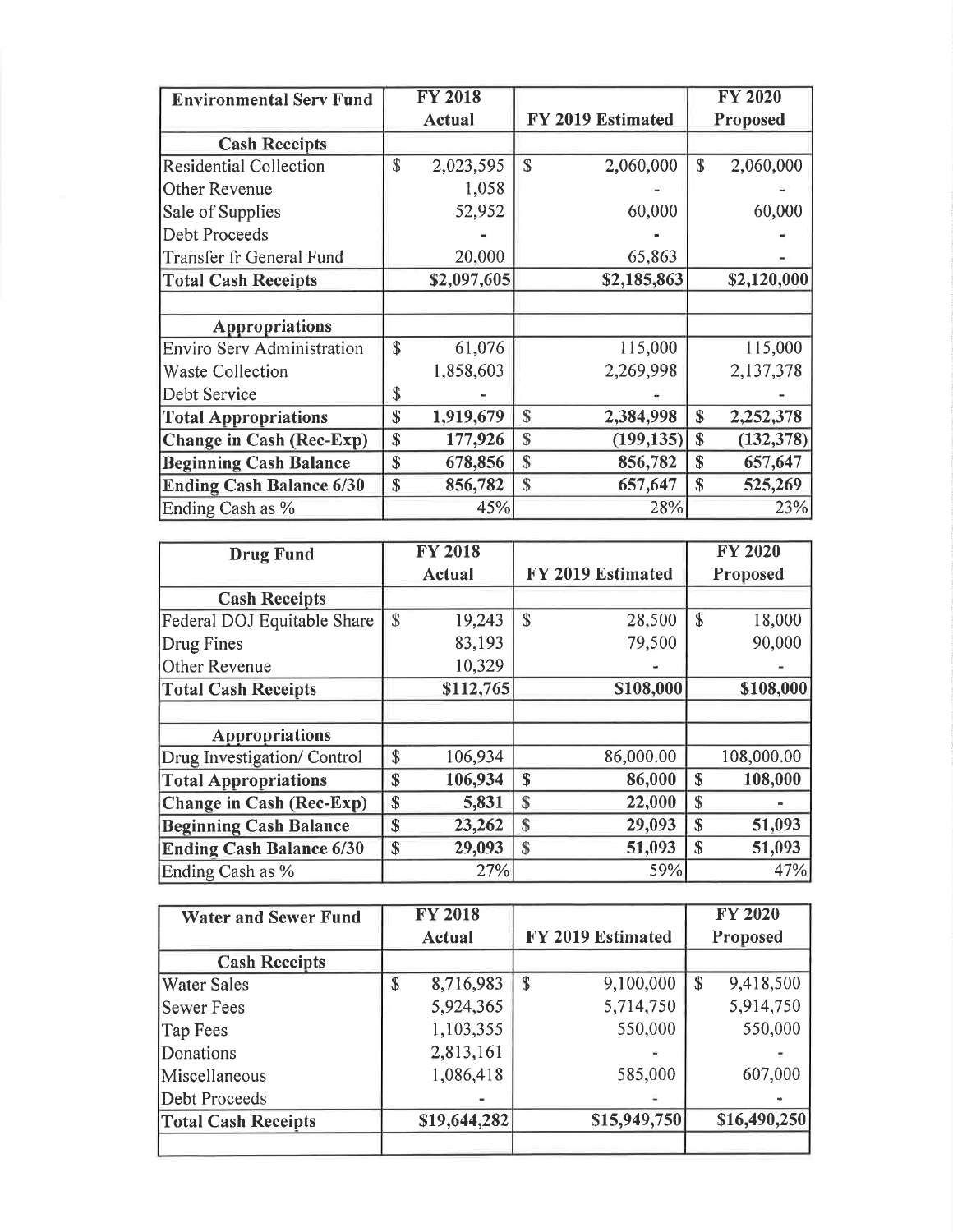| <b>Appropriations</b>           |    |            |               |             |    |            |
|---------------------------------|----|------------|---------------|-------------|----|------------|
| Administrative Department       | \$ | 1,244,345  | \$            | 5,282,148   | \$ | 907,767    |
| Water Department                |    | 5,270,041  |               | 6,836,732   |    | 5,302,508  |
| <b>Sewer Department</b>         |    | 4,184,177  |               | 5,380,993   |    | 4,105,657  |
| Depreciation Expense            |    | 3,286,314  |               | 3,428,184   |    | 3,428,184  |
| Debt Service                    |    | 1,405,285  |               | 3,057,461   |    | 3,045,260  |
| Transfers Out - In Lieu         |    | 517,760    |               | 559,612     |    | 559,612    |
| <b>Total Appropriations</b>     | S  | 15,907,922 | S             | 24,545,130  | S  | 17,348,988 |
| Change in Cash (Rec-Exp)        | S  | 3,736,359  | S             | (8,595,380) | \$ | (858, 738) |
| <b>Beginning Cash Balance</b>   | \$ | 16,132,038 | \$            | 19,868,397  | \$ | 11,273,017 |
| <b>Ending Cash Balance 6/30</b> | S  | 19,868,397 | $\mathbf{\$}$ | 11,273,017  | S  | 10,414,279 |
| Ending Cash as %                |    | 125%       |               | 46%         |    | 60%        |

| <b>Gas Fund</b>                  |              | <b>FY 2018</b> |                   |              |             | <b>FY 2020</b> |
|----------------------------------|--------------|----------------|-------------------|--------------|-------------|----------------|
|                                  |              | Actual         | FY 2019 Estimated |              |             | Proposed       |
| <b>Cash Receipts</b>             |              |                |                   |              |             |                |
| <b>Gas Sales</b>                 | \$           | 15,691,938     | \$                | 15,525,000   | \$          | 15,525,000     |
| Miscellaneous                    |              | 1,442,722      |                   | 496,000      |             | 546,000        |
| Debt Proceeds                    |              |                |                   |              |             |                |
| <b>Total Cash Receipts</b>       |              | \$17,134,660   |                   | \$16,021,000 |             | \$16,071,000   |
|                                  |              |                |                   |              |             |                |
| <b>Appropriations</b>            |              |                |                   |              |             |                |
| <b>Administrative Department</b> | $\mathbf S$  | 441,460        | \$                | 508,546      | \$          | 543,837        |
| <b>Purchased Gas</b>             |              | 10,062,825     |                   | 11,500,000   |             | 11,000,000     |
| <b>Gas Department</b>            |              | 5,283,061      |                   | 5,642,927    |             | 3,764,535      |
| Depreciation Expense             |              | 1,039,858      |                   | 900,000      |             | 900,000        |
| Debt Service                     |              |                |                   |              |             | 390,266        |
| Transfers Out - In Lieu          |              | 366,688        |                   | 302,664      |             | 302,664        |
| <b>Total Appropriations</b>      | $\mathbf S$  | 17,193,892     | $\mathbb{S}$      | 18,854,137   | \$          | 16,901,302     |
| <b>Change in Cash (Rec-Exp)</b>  | S            | (59, 232)      | $\mathbf S$       | (2,833,137)  | \$          | (830, 302)     |
| <b>Beginning Cash Balance</b>    | \$           | 8,525,624      | \$                | 8,466,392    | $\mathbf S$ | 5,633,255      |
| <b>Ending Cash Balance 6/30</b>  | $\mathbb{S}$ | 8,466,392      | \$                | 5,633,255    | \$          | 4,802,953      |
| Ending Cash as %                 |              | 49%            |                   | 30%          |             | 28%            |

SECTION 2. At the end of the current fiscal year the governing body estimates balances as follows:

| Fund                    | <b>Estimated Fund Balance as of</b> | $30-Jun-19$ |  |
|-------------------------|-------------------------------------|-------------|--|
| General Fund            |                                     | 11,214,686  |  |
| Special Revenue Fund    |                                     | 2,667,402   |  |
| Stormwater Fund         | \$                                  | 58,371      |  |
| <b>IDB/HEHFB</b> Fund   | \$                                  | 268,144     |  |
| Environmental Serv Fund | \$                                  | 757,647     |  |
| Drug Fund               | \$                                  | 51,093      |  |
| Water/Sewer Fund        | \$                                  | 12,773,017  |  |
| Gas Fund                | S                                   | 7,633,255   |  |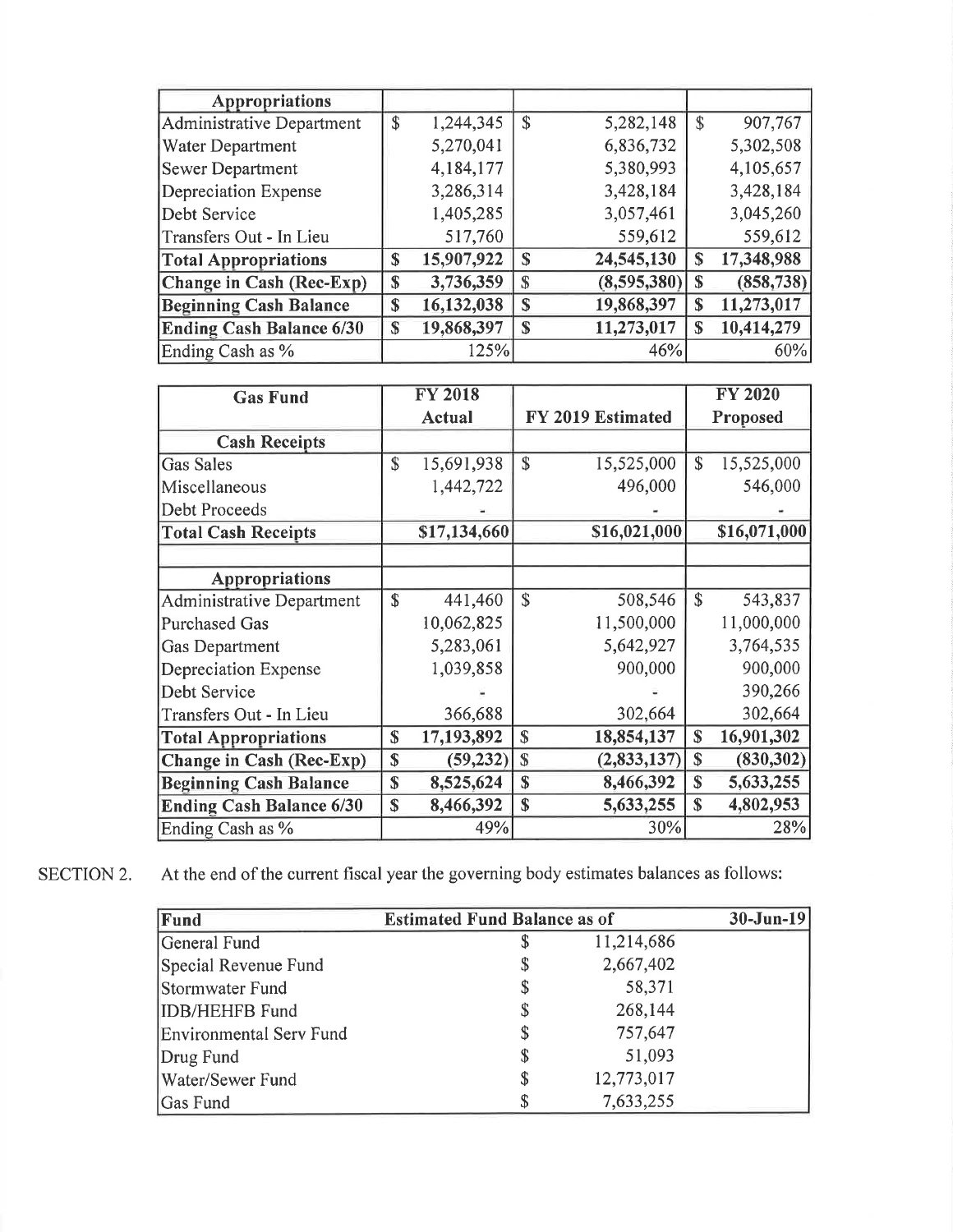SECTION 3. That the governing body herein certifies that the condition of its sinking funds, if applicable, are compliant pursuant to its bond covenants, and recognizes that the municipality has bonded and other indebtedness as follows:

| <b>Bonded or Other</b>    | <b>Debt</b>     |    | Principal                  |                           | <b>FY 2020</b> |   | <b>FY 2020</b>  |
|---------------------------|-----------------|----|----------------------------|---------------------------|----------------|---|-----------------|
| <b>Indebtedness</b>       | Authorized and  |    | <b>Outstanding at June</b> |                           | Principal      |   | <b>Interest</b> |
|                           | <b>Unissued</b> |    | 30, 2019                   |                           | Payment        |   | Payment         |
| <b>Bonds</b>              |                 |    |                            |                           |                |   |                 |
| $2014$ GO Refunding & Imp |                 | \$ | 11,240,000                 | $\mathbf{\$}$             | 875,000        |   | 374,850         |
| 2016 GO Improvement       |                 | J  | 9,665,000                  |                           | 480,000        |   | 363,400         |
| 2011 W/S Rev Ref $&$ Imp  |                 | J  | 7,215,000                  | S                         | 420,000        |   | 222,648         |
| 2014 W/S Rev Ref $&$ Imp  |                 | Φ  | 3,500,000                  | S                         | 265,000        |   | 136,375         |
| $2015$ W/S Rev Ref & Imp  |                 | \$ | 21,510,000                 | $\boldsymbol{\mathsf{S}}$ | 1,090,000      | S | 909,888         |
|                           |                 |    |                            |                           |                |   |                 |
| <b>Capital Lease</b>      |                 |    |                            |                           |                |   |                 |
| <b>EDA Vehicle</b>        |                 |    | 17,550                     |                           | 7,020          |   | 1,763           |

SECTION 4. During the coming fiscal year the governing body has pending and planned capital projects with proposed funding as follows:

| <b>Proposed Capital Projects</b>             | <b>Proposed Amount</b><br><b>Financed by</b><br>Appropriations | Proposed<br><b>Amount</b><br><b>Financed by</b> |
|----------------------------------------------|----------------------------------------------------------------|-------------------------------------------------|
|                                              |                                                                | Debt                                            |
| Water/Sewer lines                            | \$<br>1,000,000.00                                             |                                                 |
| Gas lines                                    | \$<br>1,000,000.00                                             |                                                 |
| Gas equipment                                | \$<br>305,000.00                                               |                                                 |
| Road projects                                | \$<br>230,000.00                                               |                                                 |
| Police and Fire communication infrastructure | \$<br>116,500.00                                               |                                                 |
| Civic Center building improvements           | \$<br>350,000.00                                               |                                                 |
| Golf Clubhouse improvements                  | \$<br>150,000.00                                               |                                                 |
| Stormwater drainage projects                 | \$<br>400,000.00                                               |                                                 |
| Stormwater vehicles/equipment                | \$<br>180,000.00                                               |                                                 |
| Environmental services vehicles              | \$<br>250,000.00                                               |                                                 |
|                                              |                                                                |                                                 |

- SECTION 5. No appropriation listed above may be exceeded without an amendment of the budget ordinance as required by the Municipal Budget Law of 1982 Tenn. Code Ann. Sec. 6-56-208. In addition, no appropriation may be made in excess of available funds except to provide for an actual emergency threatening the health, property or lives of the inhabitants of the municipality and declared by a two-thirds  $(2/3)$  vote of at least a quorum of the governing body in accord with Tenn. Code Ann. Sec. 6-56-205.
- Money may be transferred from one appropriation to another in the same fund only by appropriate ordinance by the governing body, subject to such limitations and procedures as it may describe as allowed by Tenn. Code Ann. Sec. 6-56-209. SECTION 6.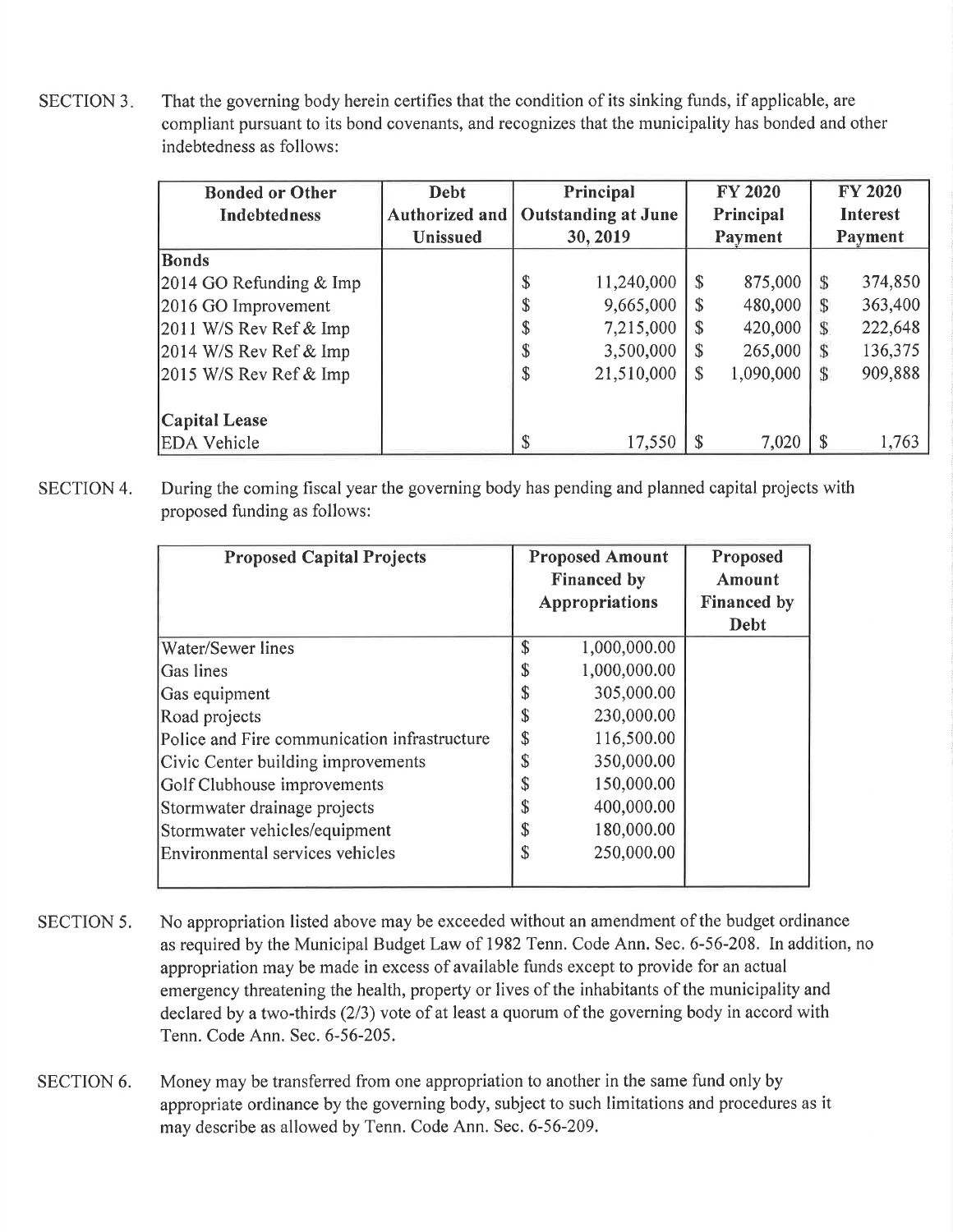- SECTION 7. A detailed financial plan will be attached to this budget and become part of this budget ordinance. In addition, the published operating budget and budgetary comparisons shown by fund with beginning and ending fund balances and the number of full time equivalent employees required by Tenn. Code Ann. Sec. 6-56-206 will be attached.
- SECTION 8. This annual operating and capital budget ordinance and supporting documents shall be submitted to the Comptroller of the Treasury or the Comptroller's Designee for approval if the City has debt issued pursuant to Title 9, Chapter 21 of the Tennessee Code Annotated within fifteen (15) days of its adoption. This budget shall not become the official budget for the fiscal year until such budget is approved by the Comptroller of the Treasury or the Comptroller's Designee in accordance with Title 9, Chapter 2l of the Tennessee Code Annotated (the "Statutes"). If the Comptroller of the Treasury or the Comptroller's Designee determines that the budget does not comply with the Statutes, the Governing Body shall adjust its estimates or make additional tax levies sufficient to comply with the Statutes or as directed by the Comptroller of the Treasury or the Comptroller's Designee. If the City does not have such debt outstanding, it will file this annual operating and capital budget ordinance and supporting documents with the Comptroller of the Treasury or the Comptroller's Designee.
- SECTION 9. If for any reason a budget ordinance is not adopted prior to the beginning of the next fiscal year, the appropriations in this budget ordinance shall become the appropriations for the next fiscal year excluding capital until the adoption of the new budget ordinance in accordance with Tenn. Code Ann. Sec. 6-56-210, provided sufficient revenues are being collected to support the continuing appropriations, Approval of the Director of the Office of State and Local Finance in the Comptroller of the Treasury for a continuation budget will be requested if any indebtedness is outstanding.
- SECTION 10. All unencumbered balances of appropriations remaining at the end of the fiscal year shall lapse and revert to the respective fund balances.
- SECTION 11. This ordinance shall take effect on July 1, 2019, the public welfare requiring it.

Passed First Reading:

| May 21, 2019. |  |
|---------------|--|
|---------------|--|

Passed Second and Final Reading:  $J_1$ 

| June 4, 2019. |  |
|---------------|--|
|---------------|--|

Mayor Paige Brown

Approved as to Form: Susan High-McAuley, City Attorney

Attest: Connie Kittrell, City Recorder (City Seal)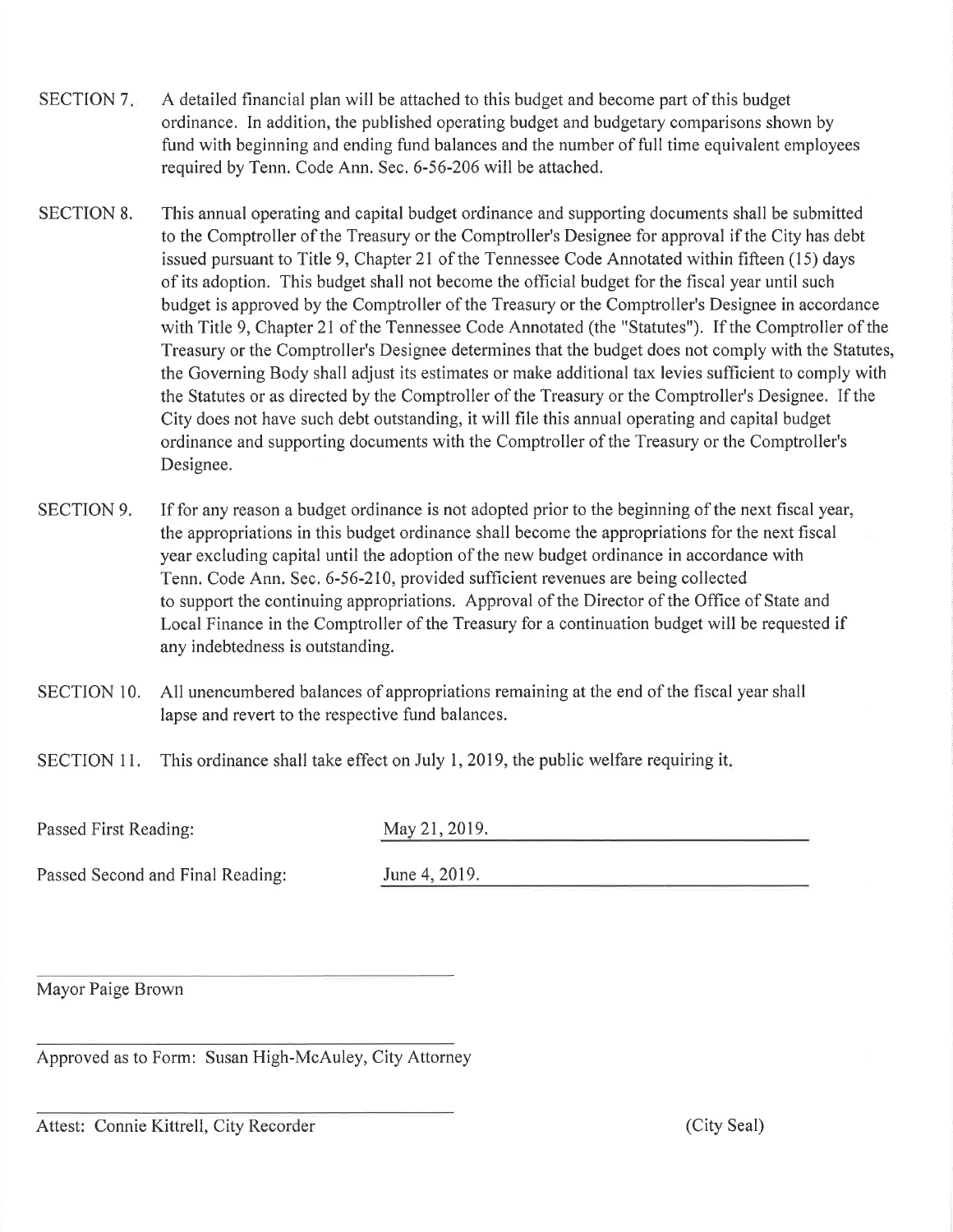| General                            |              |
|------------------------------------|--------------|
| <b>City Administration</b>         | 996,270.00   |
| Finance                            | 712,059.00   |
| City Recorder                      | 500,113.00   |
| Insurances                         | 1,379,000.00 |
| City Attorney                      | 527,798.00   |
| <b>Information Technology</b>      | 1,627,251.00 |
| <b>Human Resources</b>             | 289,484.00   |
| Engineering                        | 2,214,194.00 |
| <b>Planning Commission</b>         | 34,659.00    |
| Planning                           | 723,019.00   |
| Government Buildings               | 569,197.00   |
| Codes                              | 1,456,872.00 |
| Police Department                  | 9,585,051.00 |
| A.C.E.S. Program                   | 110,000.00   |
| Fire Department                    | 7,692,130.00 |
| <b>Public Works Administration</b> | 337,118.00   |
| <b>Street Maintenance</b>          | 1,588,341.00 |
| Vehicle Maintenance                | 694,752.00   |
| <b>Community Enhancement</b>       | 171,800.00   |
| <b>Community Services</b>          | 119,925.00   |
| Civic Center                       | 1,912,678.00 |
| Golf Course                        | 1,109,056.00 |
| Parks                              | 1,974,900.00 |
| Economic Development               | 431,899.00   |
| Economic Development Utility       | 75,000.00    |
| Tourism                            | 100,000.00   |
| <b>Bond Expenses</b>               | 2,094,335.00 |
| <b>Operating Transfers</b>         |              |
| <b>SOR</b>                         | 5,000        |
| Police Special                     | 20,000       |
| <b>Stormwater Mainenance</b>       | 890,911      |
| Stormwater Administration          | 804,851      |
| <b>IDB</b>                         | 238,673      |
| <b>HEHFB</b>                       | 187,451      |
| Environmental Serv Admin           | 115,000      |
| <b>Waste Collections</b>           | 2,137,378    |
| Drug Fund Investigations           | 108,000      |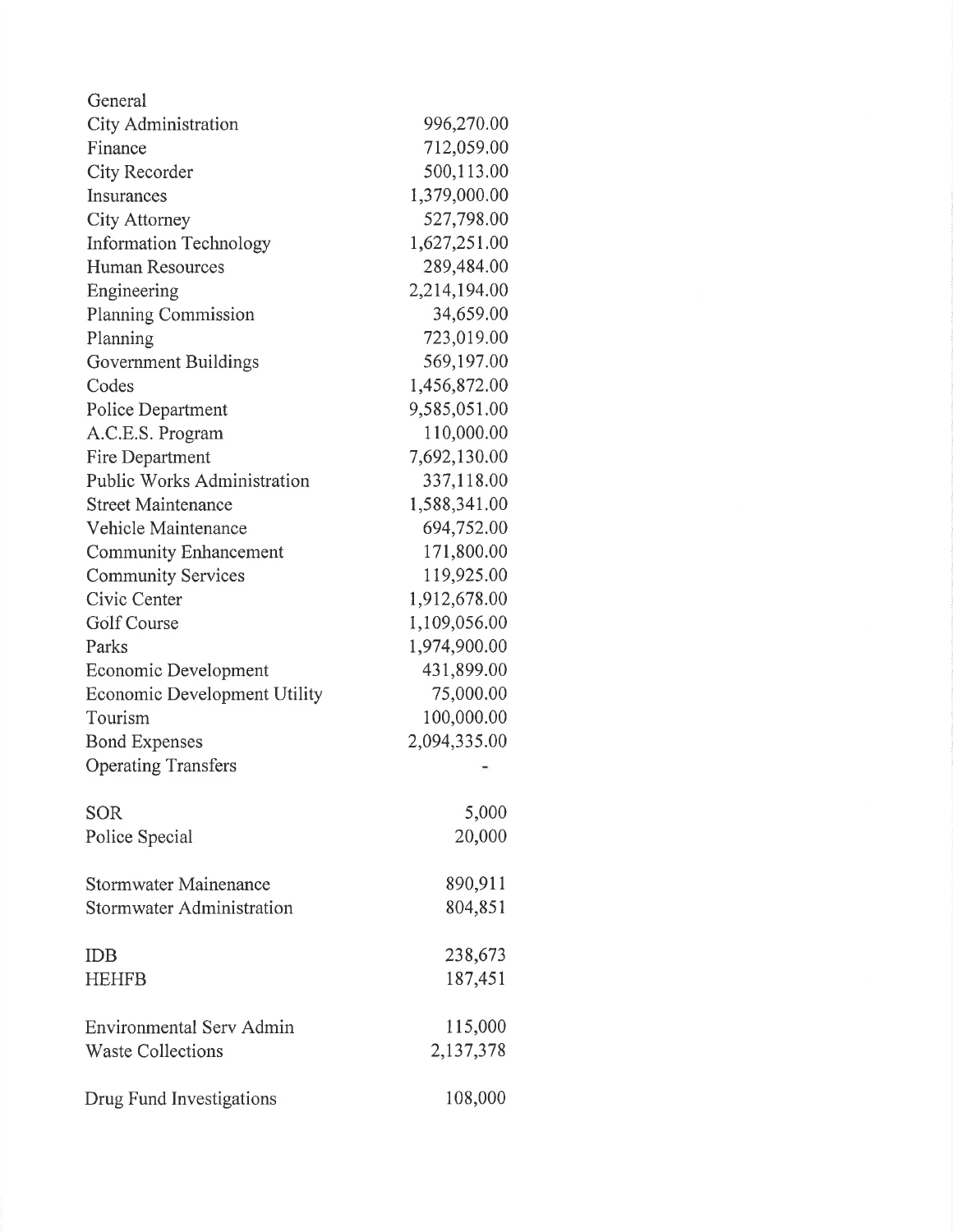| Water/Sewer                 |           |
|-----------------------------|-----------|
| Water Treatment and Pumping | 1,822,230 |
| Transmission & Distribution | 2,756,303 |
| <b>Customer Accounting</b>  | 723,974   |
| Administration & General    | 1,467,379 |
| Depreciation                | 3,428,184 |
| <b>Bond Expense</b>         | 3,043,911 |
| Paying Agent                | 1,350     |
| Sewer Collection/Lines      | 1,334,141 |
| Sewer System Rehabilitation | 525,014   |
| Sewer Treatment & Disposal  | 1,820,230 |
| Sewer Admin & General       | 319,341   |
| Sewer Pre-treatment Program | 106,931   |
| Gas                         |           |
| Depreciation                | 900,000   |
| <b>Bond Expenses</b>        | 390,266   |

11,000,000 3,063,919 700,616 846,501

 $\overline{\alpha}$ 

Purchased Gas

Transmission & Distribution

Customer Accounting Administration & General